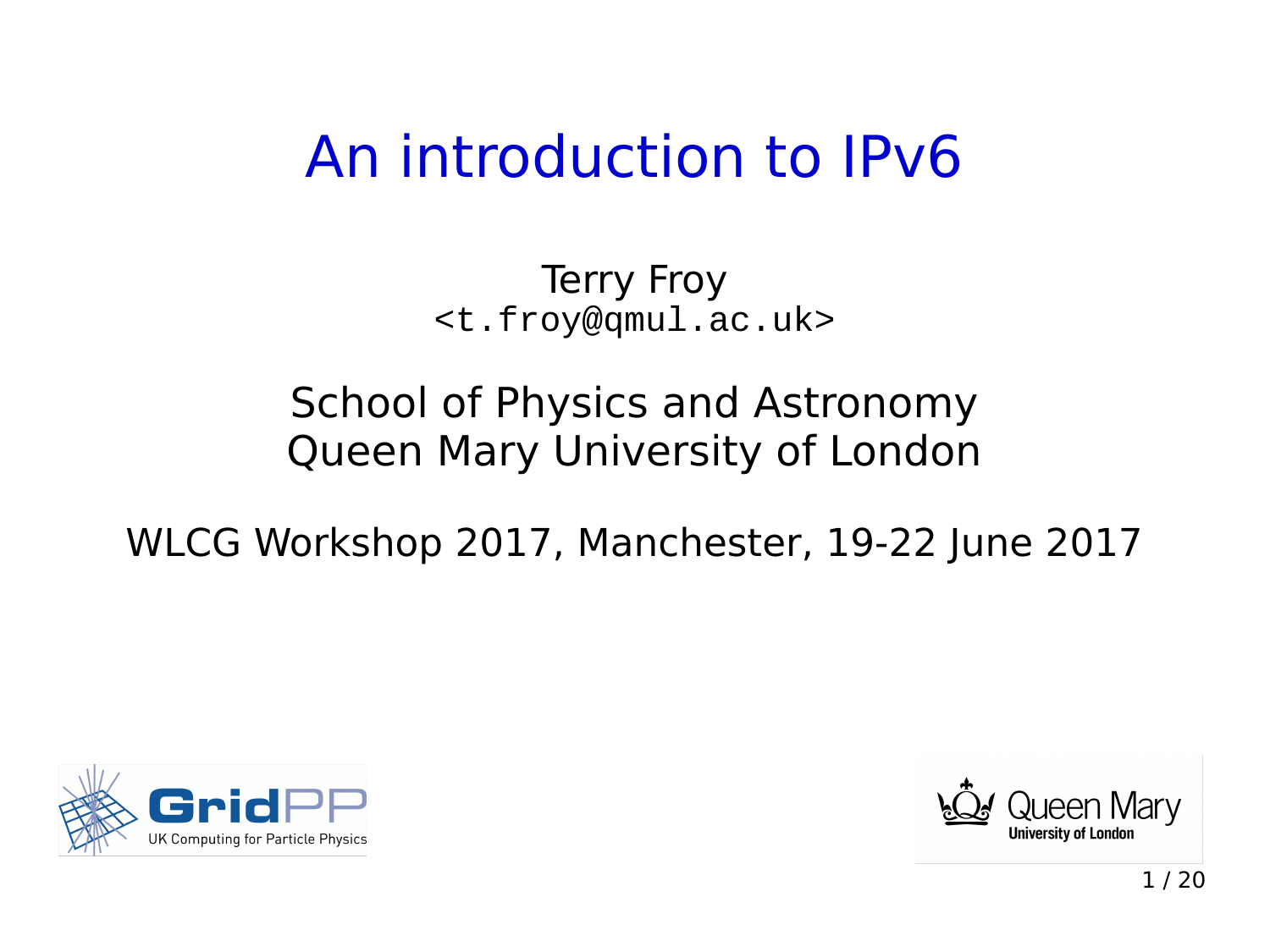### **A Potted History of IPv4**

- The Internet evolved from ARPANET.
- 32-bit address space deemed enough for closedaccess 'experimental network'.
- Overly-generous early allocation policies.
- IPv4 run-out predicted in early 90s.
- The Internet becomes 'somewhat popular'.
- Lessons learnt from IPv4 are 'somewhat significant'.



Terry Froy (qmul.ac.uk)  $21<sup>st</sup>$  June 2017

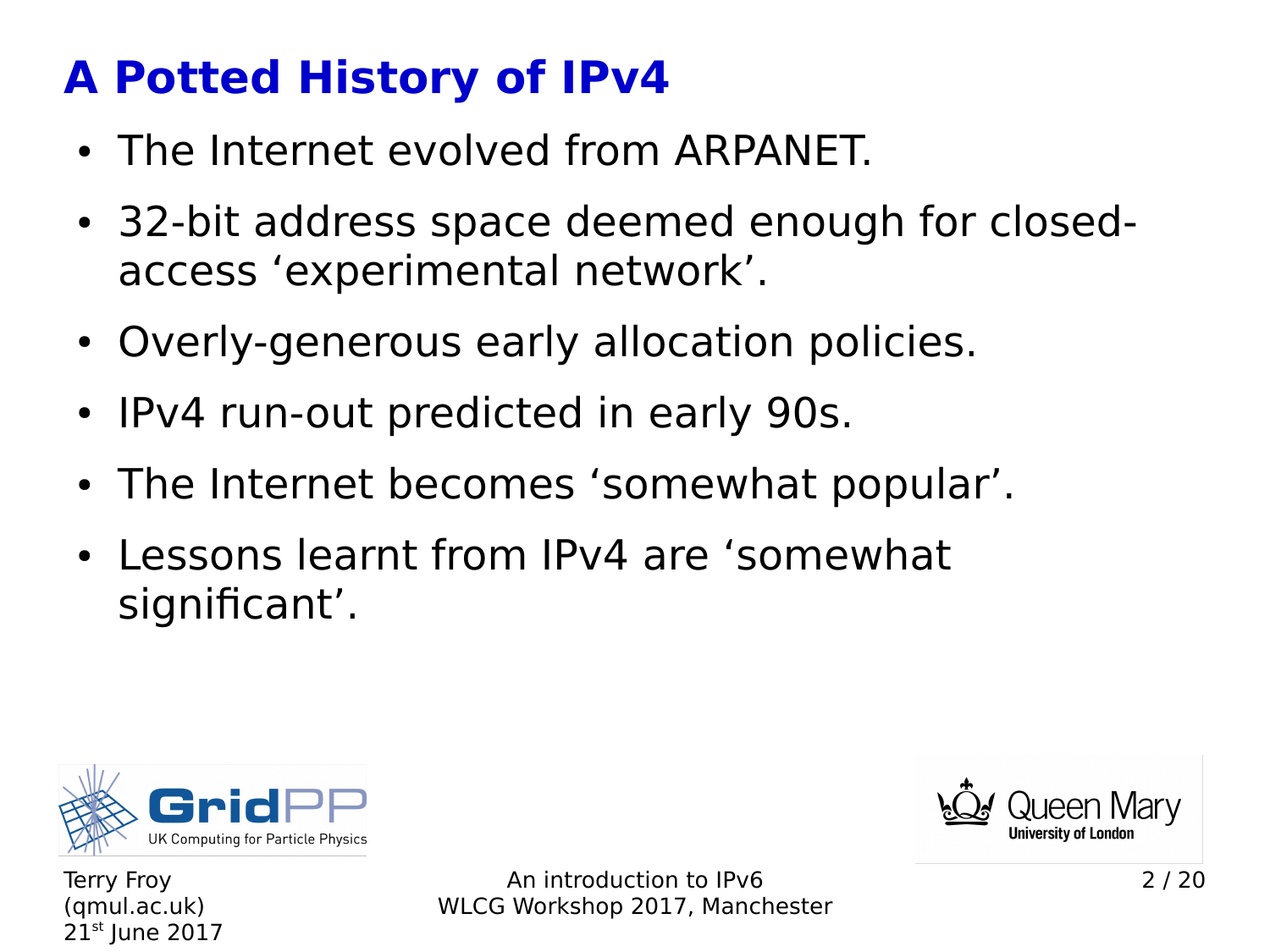### **Why we need IPv6...**

- IANA has no IPv4 space left.
- Use of NAT with IPv4 reduces performance.
- Multiple layers of NAT are **not** the answer.
- IPv6 restores end-to-end host connectivity to all.
- Larger address space permits continued Internet growth.
- Lack of available IPv4 and slow IPv6 deployment restricts future growth of WLCG.



Terry Froy (qmul.ac.uk)  $21<sup>st</sup>$  June 2017

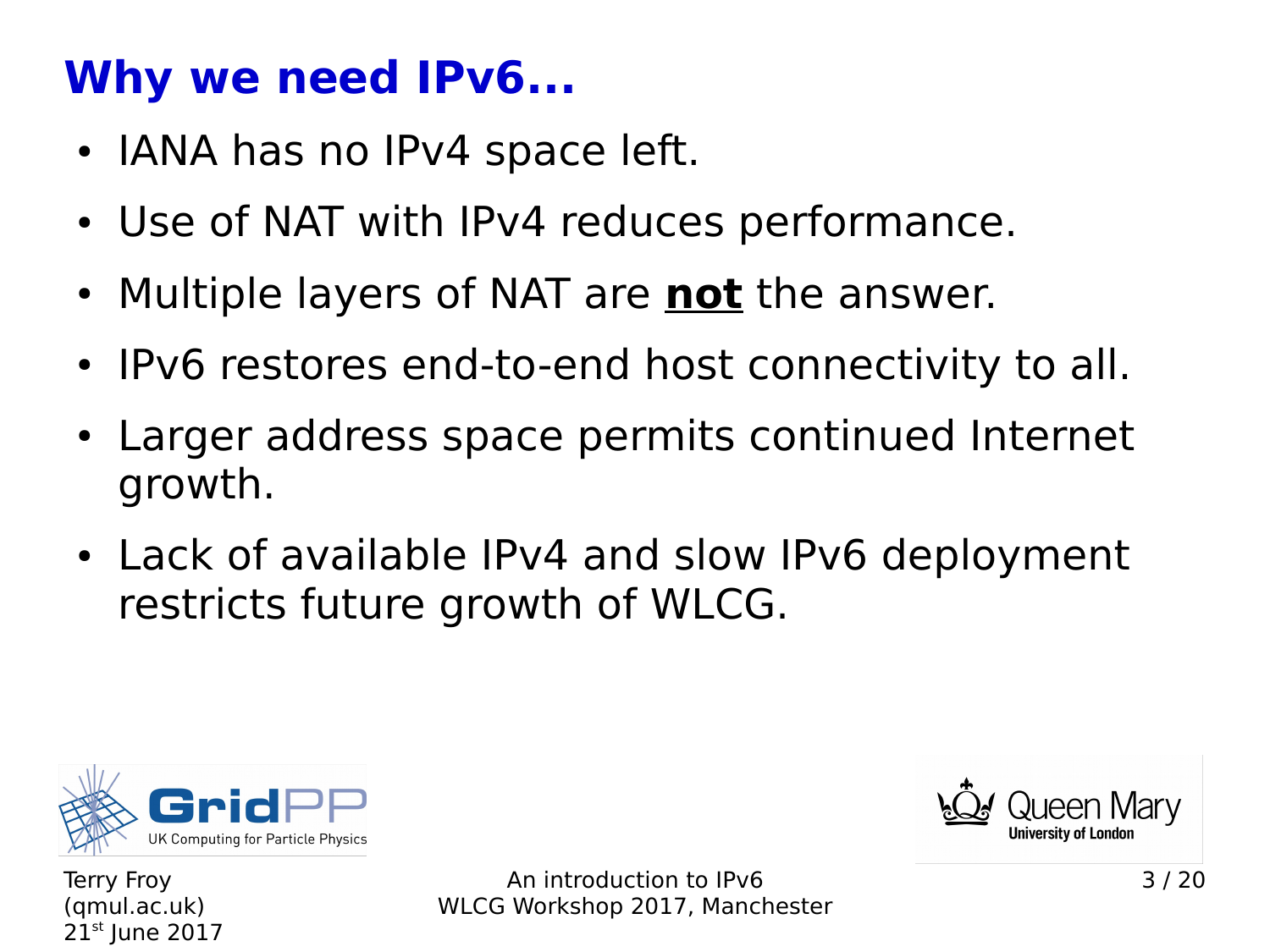### **IPv4 and IPv6 addressing 'differences'**

• IPv4 addresses are sized at 32-bits and expressed in decimal octets:

192.0.2.1 (address)

192.0.2.1/255.255.255.0 (address and netmask)

192.0.2.1/24 (address and prefix length)

• IPv6 addresses are sized at 128-bits and expressed in hexadecimal words:

2001:0db8:0000:0000:0000:0000:0000:0001 (address)

2001:0db8:0000:0000:0000:0000:0000:0001/64 (address and prefix length)





Terry Froy (qmul.ac.uk)  $21<sup>st</sup>$  June 2017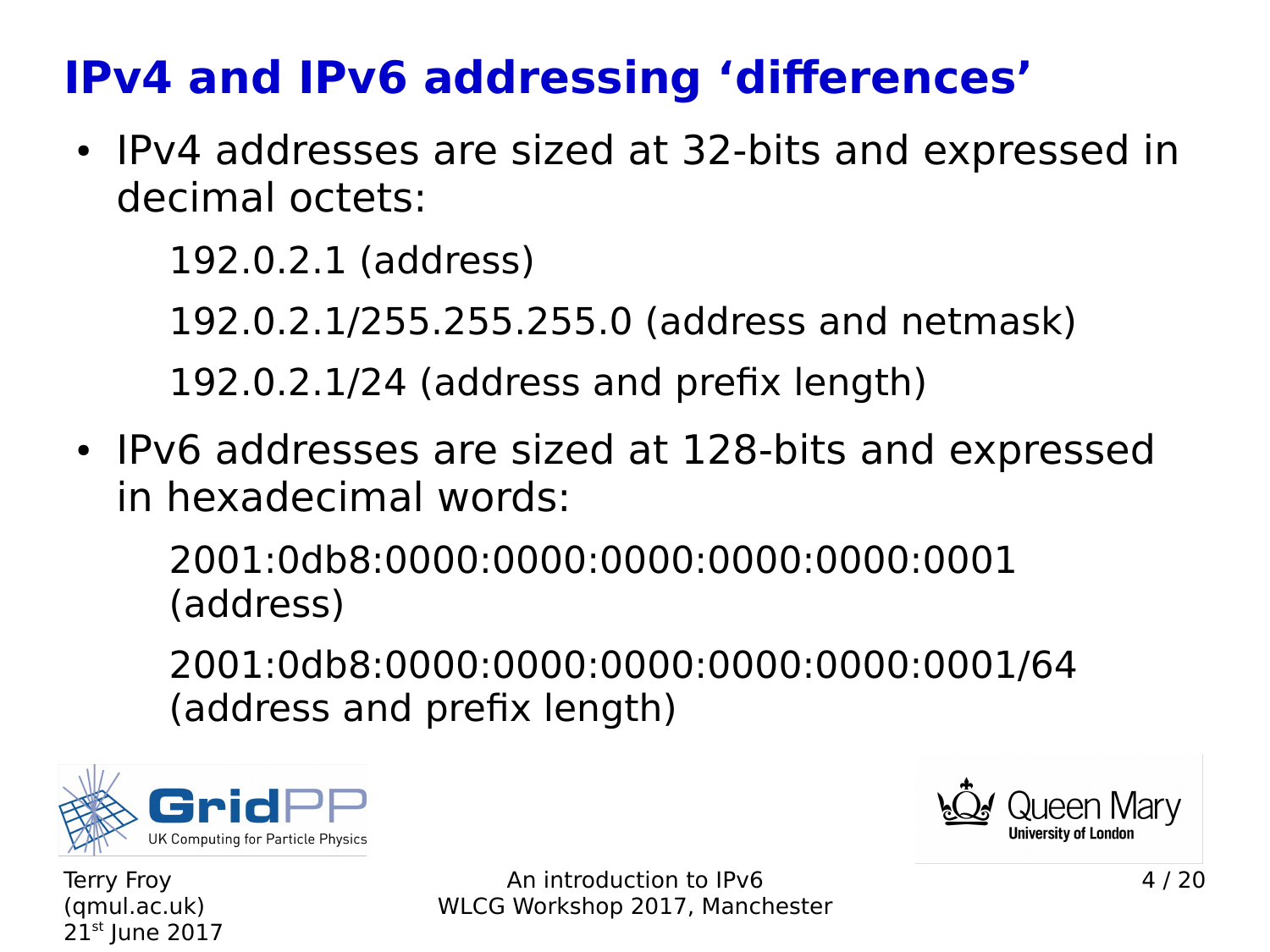### **IPv6 Address Shorthand**

- Leading zeroes in an IPv6 address word can be omitted: 2001:0db8:0000:0000:0000:0000:0000:0001/64 2001:db8:0:0:0:0:0:1/64
- A **single** contiguous series of zeroes can be replaced with '::': 2001:db8:0:0:0:0:0:1/64 2001:db8::1/64
- You can use IPv4 notation to express the last 32-bits of an IPv6 address:

2001:db8:a::192.0.2.1/64

2001:db8:a::c000:201/64

2001:0db8:000a:0000:0000:0000:c000:0201/64



een Marv **University of London** 

Terry Froy (qmul.ac.uk)  $21<sup>st</sup>$  June 2017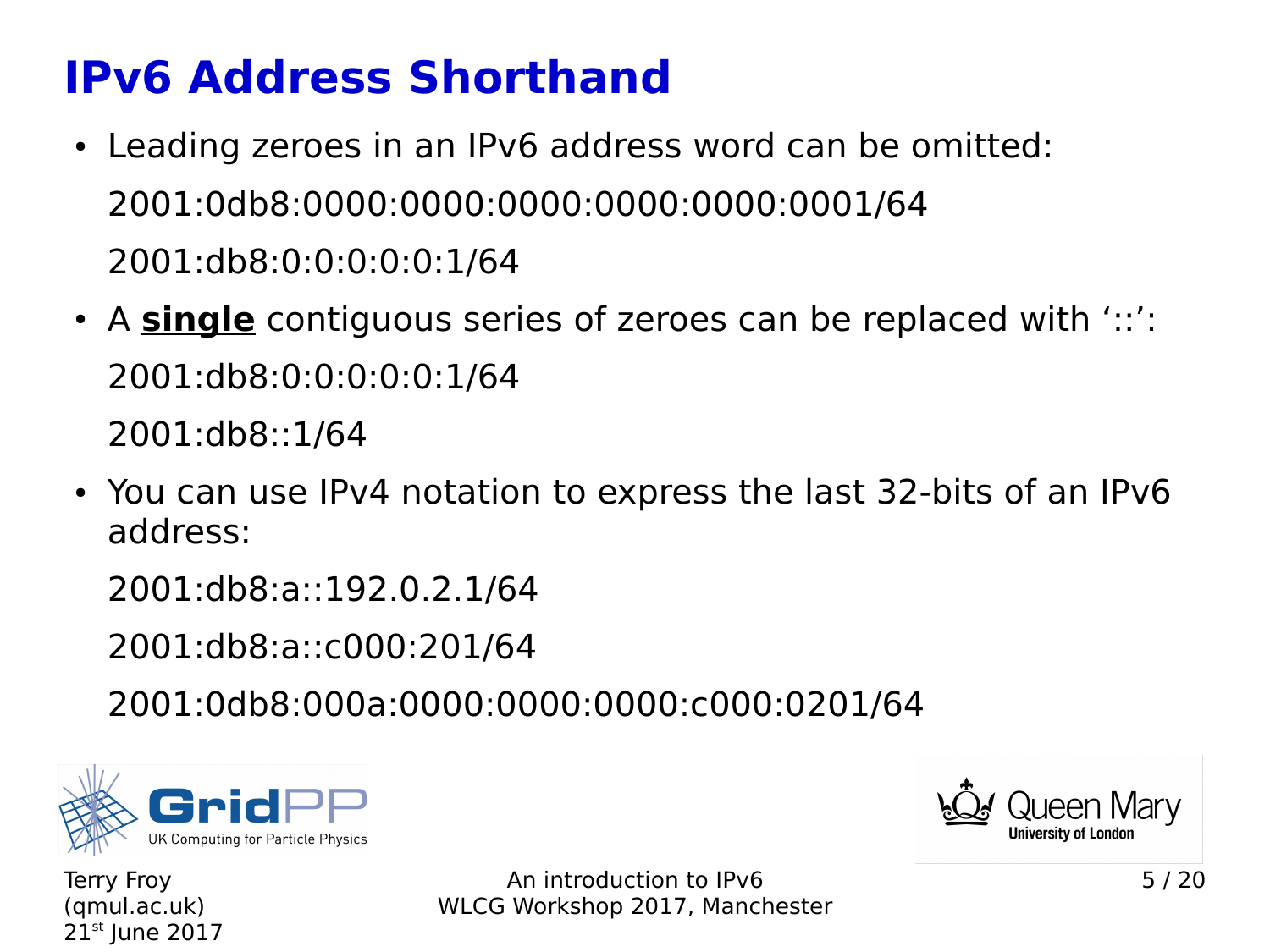### **IPv6 Addressing Plan**

- There is no single right or wrong way to utilize your available IPv6 address space.
- Use what works for **your** site!
- At UKI-LT2-QMUL, we assign out of: 2a01:56c0:4033::/48 [GridPP @ QMUL IPv6 Assignment]

Hosts are assigned IPv6 addresses as per:

2a01:56c0:4033:<VLAN ID in decimal>::A.B.C.D/64

[A.B.C.D is the corresponding host IPv4 address]



Terry Froy (qmul.ac.uk)  $21<sup>st</sup>$  June 2017

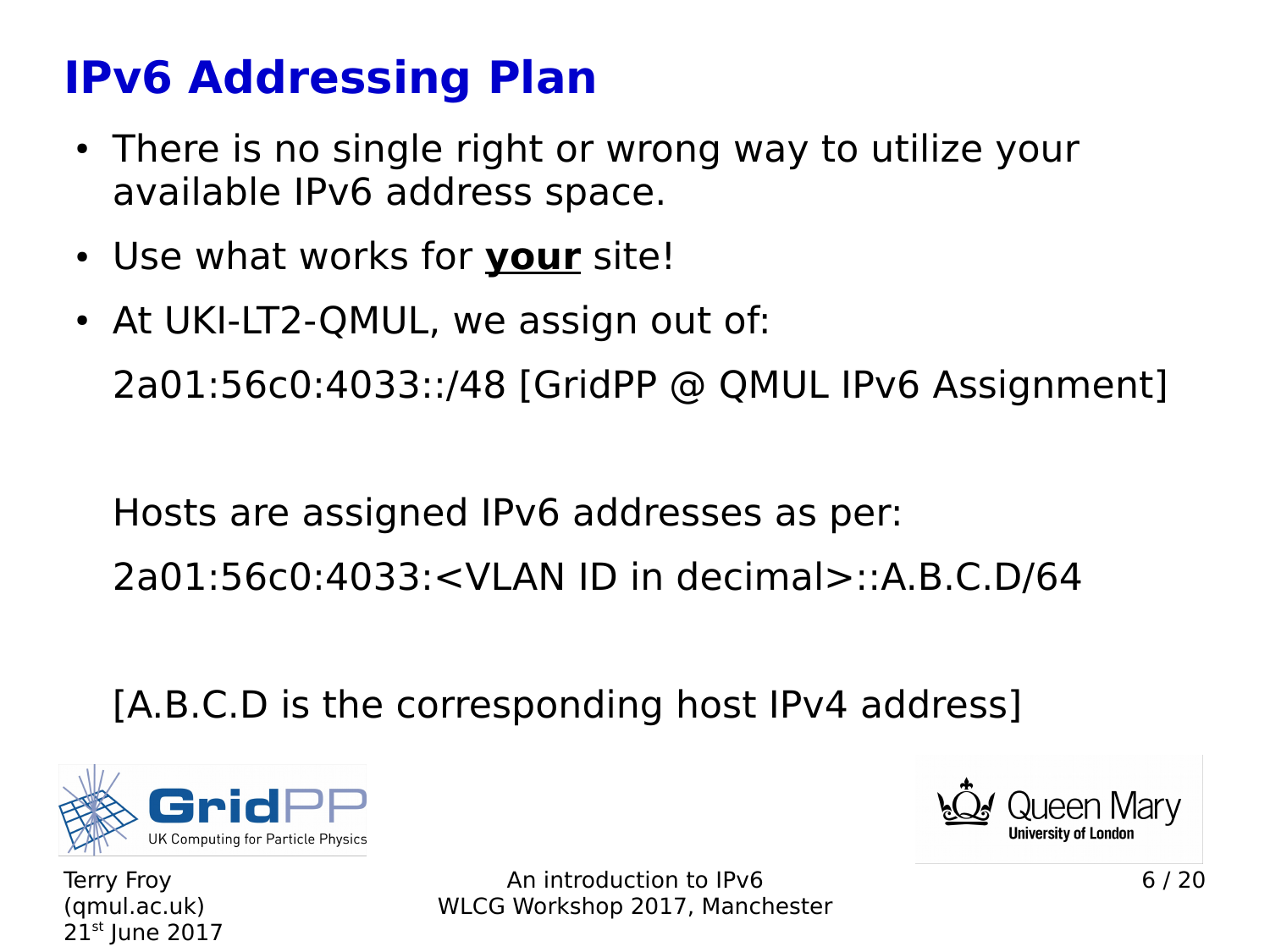### **IPv6 Prefix Lengths**

- For networks which require use of dynamic address assignment, you should use a /64 prefix length.
- A single /64 is big enough to hold every single Ethernet interface in the world.
- Different prefix lengths should be used when and where appropriate; statically-addressed point-topoint links are one example.



Terry Froy (qmul.ac.uk)  $21<sup>st</sup>$  June 2017

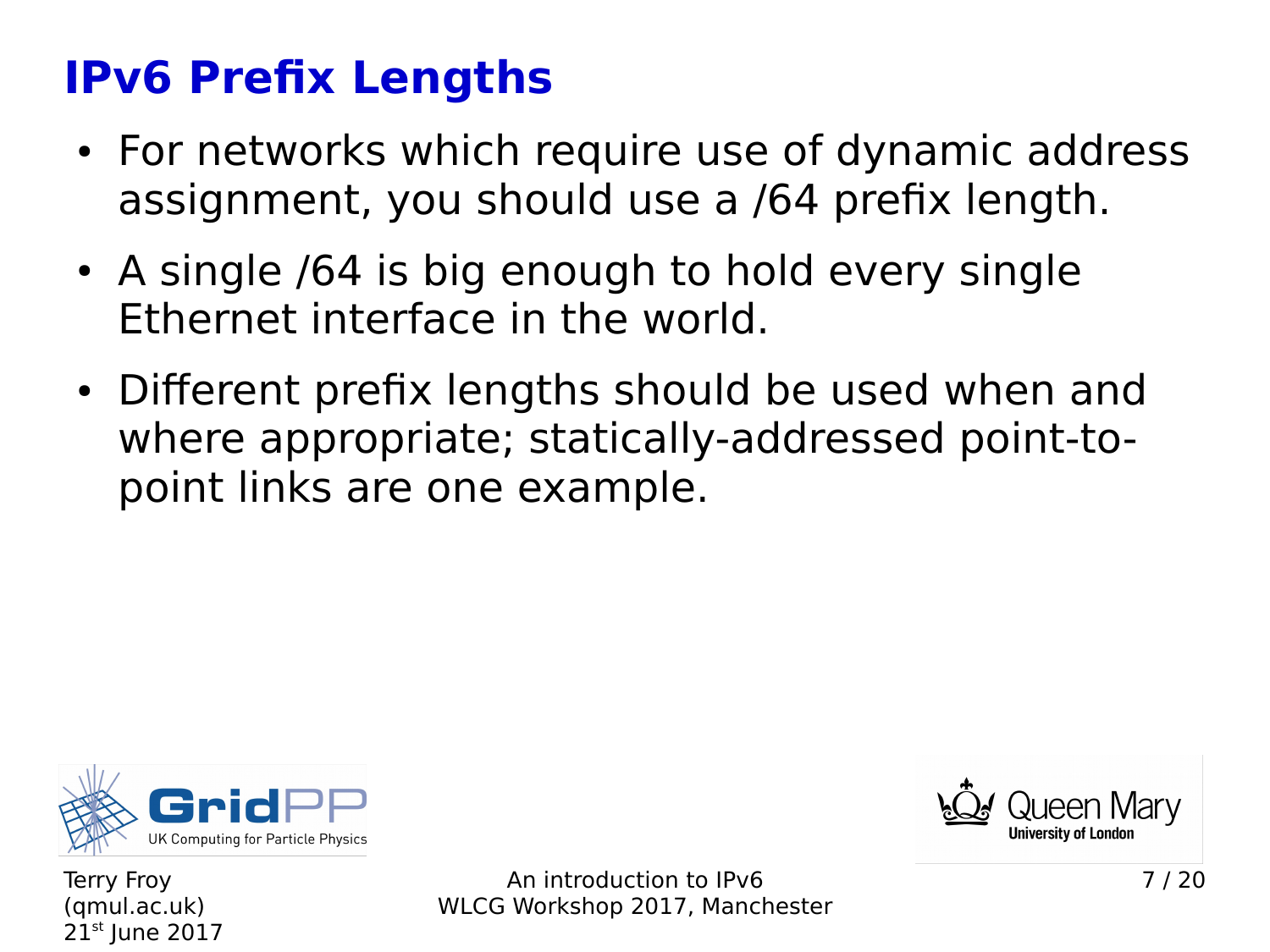### **IPv6 Router Advertisements**

- IPv6 routers can be configured to send advertisements, both periodically and on request, with the following information:
	- The IPv6 prefix/prefix length in use on this link.
	- The IPv6 address of the router.
	- Various 'flags' (or hints) which tell hosts how to behave.



Terry Froy (qmul.ac.uk)  $21<sup>st</sup>$  June 2017

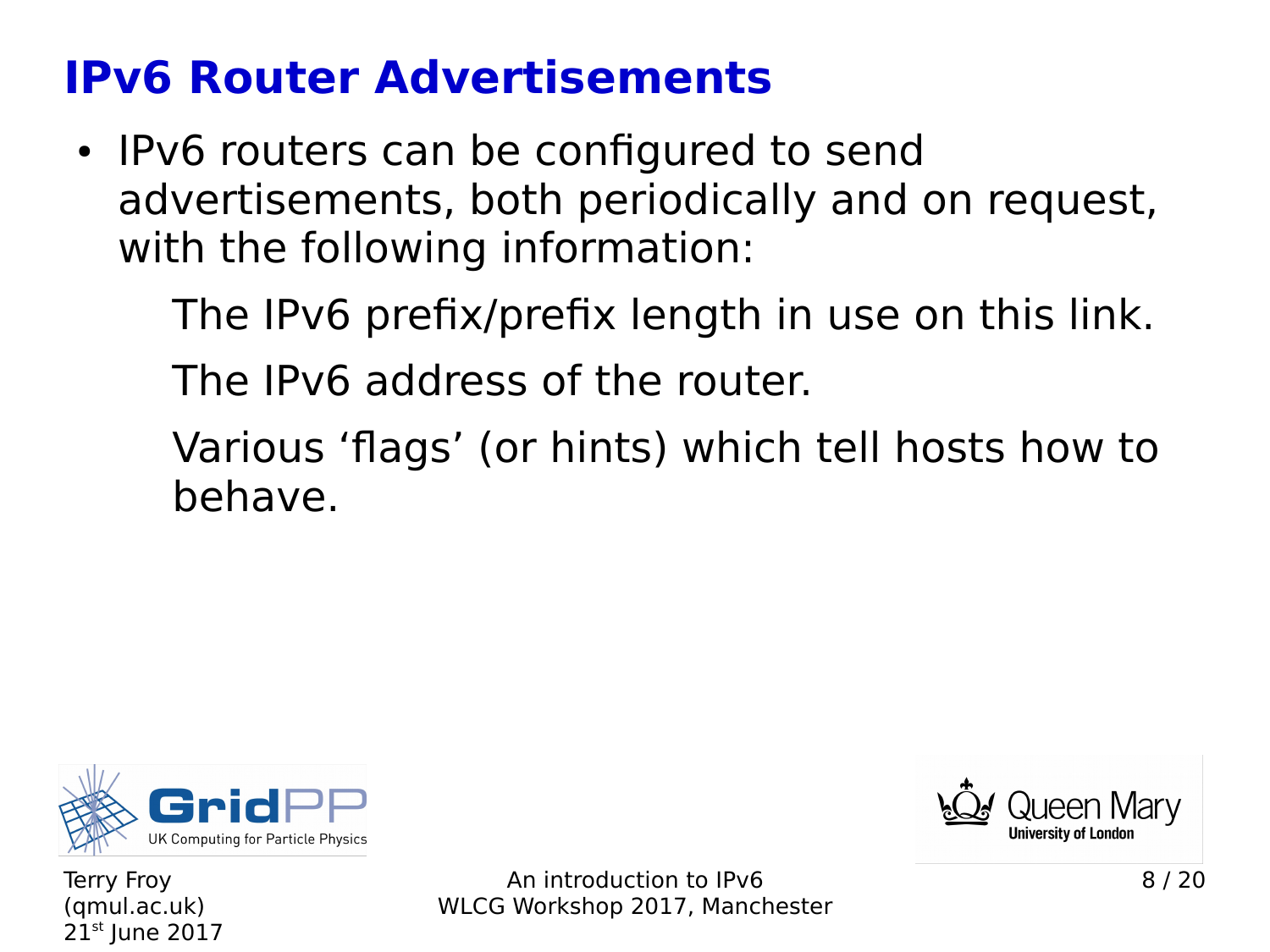### **IPv6 Router Advertisement Flags**

● Dynamic addressing in IPv6 is **interesting**...

| <b>Flag</b>    | <b>Behaviour</b>                                                                                                                                   |
|----------------|----------------------------------------------------------------------------------------------------------------------------------------------------|
| A [Autonomous] | Hosts will automatically generate a full<br>128-bit IPv6 address within the prefix<br>advertised.                                                  |
| $L$ [Link]     | Host will install a route for the prefix $-$<br>this should be set.                                                                                |
| M [Managed]    | Host should seek out a DHCPv6 server<br>and request an IPv6 address.                                                                               |
| O [Other]      | Host should seek out a DHCPv6 server<br>and request other configuration<br>information; such as DNS resolvers,<br>static routes, boot server, etc. |



Terry Froy (qmul.ac.uk) 21st June 2017

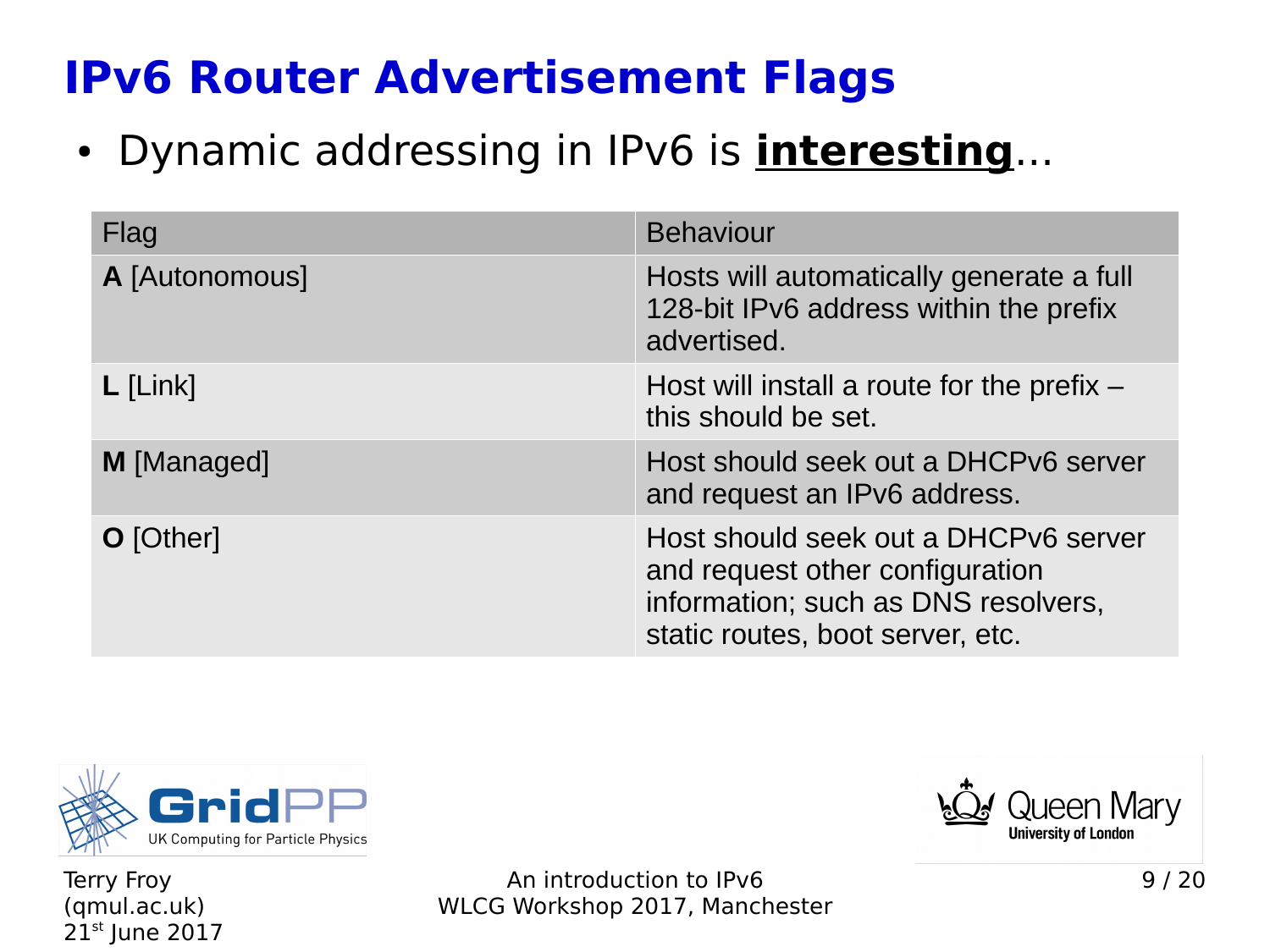### **IPv6 Dynamic Address Assignment**

- Hosts can auto-generate their own addresses using SLAAC (State-Less Auto-Address Configuration) or via DHCPv6 through use of the 'A' or 'M' flags.
- Until recently, DNS resolver information could only be obtained via DHCPv6 but if your router and hosts support the RDNSS (Recursive DNS Server) attribute, you can use that instead of/in addition to DHCPv6.
- DHCPv6 behaves in a very similar manner to regular DHCP with one important exception...



**University of London** 

Terry Froy (qmul.ac.uk)  $21<sup>st</sup>$  June 2017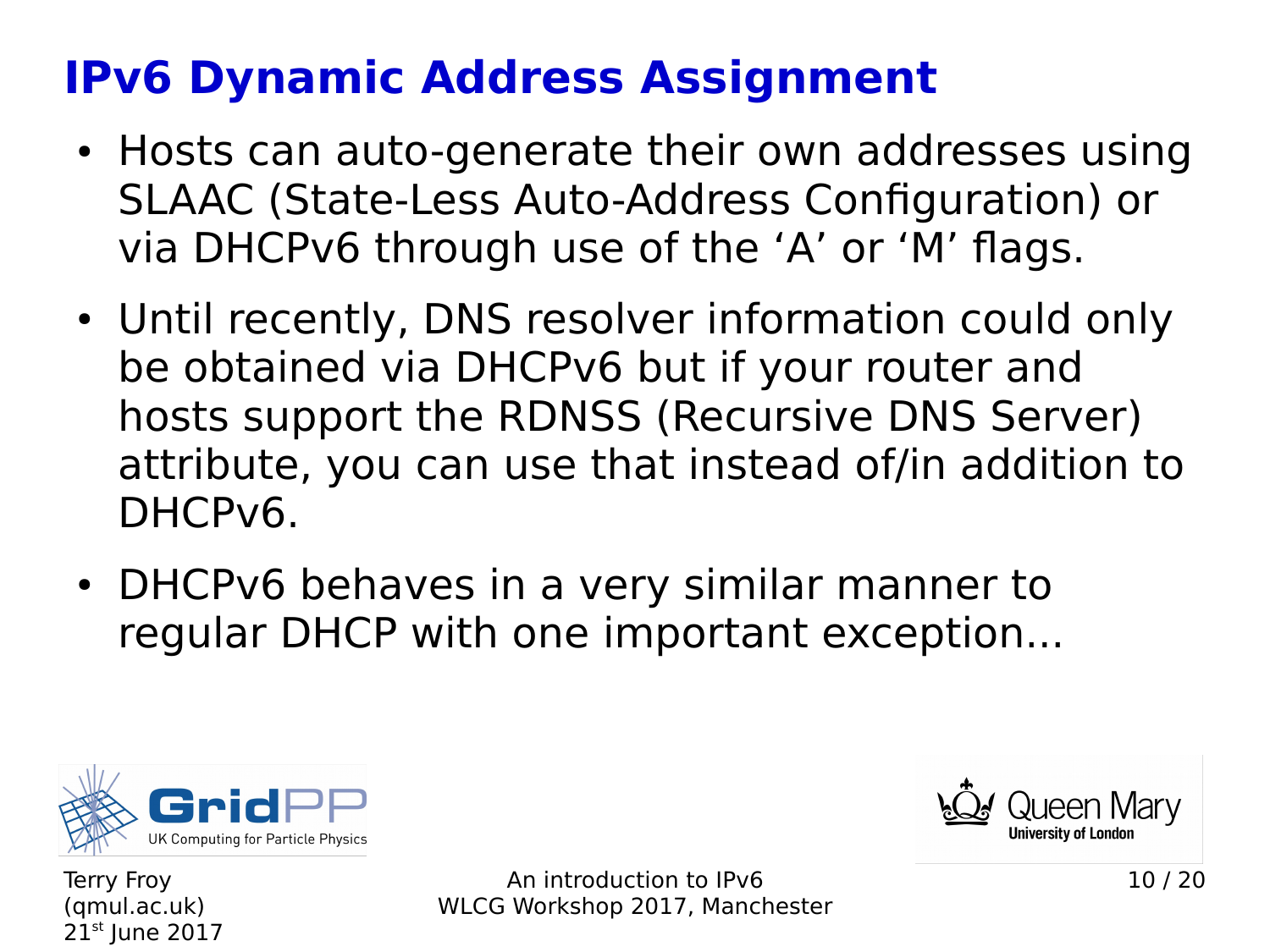## **Device Unique IDentifier [DUID]**

- DHCPv6 does not necessarily identify machines by MAC address.
- DUIDs can be one of:

Link-layer address plus time [DUID-LLT]

Vendor-assigned UID based on Enterprise Number [DUID-EN]

Link-layer address [DUID-LL]

UUID-based DUID [DUID-UUID]

• Not all DHCPv6 clients use the same DUID type by default.



Terry Froy (qmul.ac.uk)  $21<sup>st</sup>$  June 2017

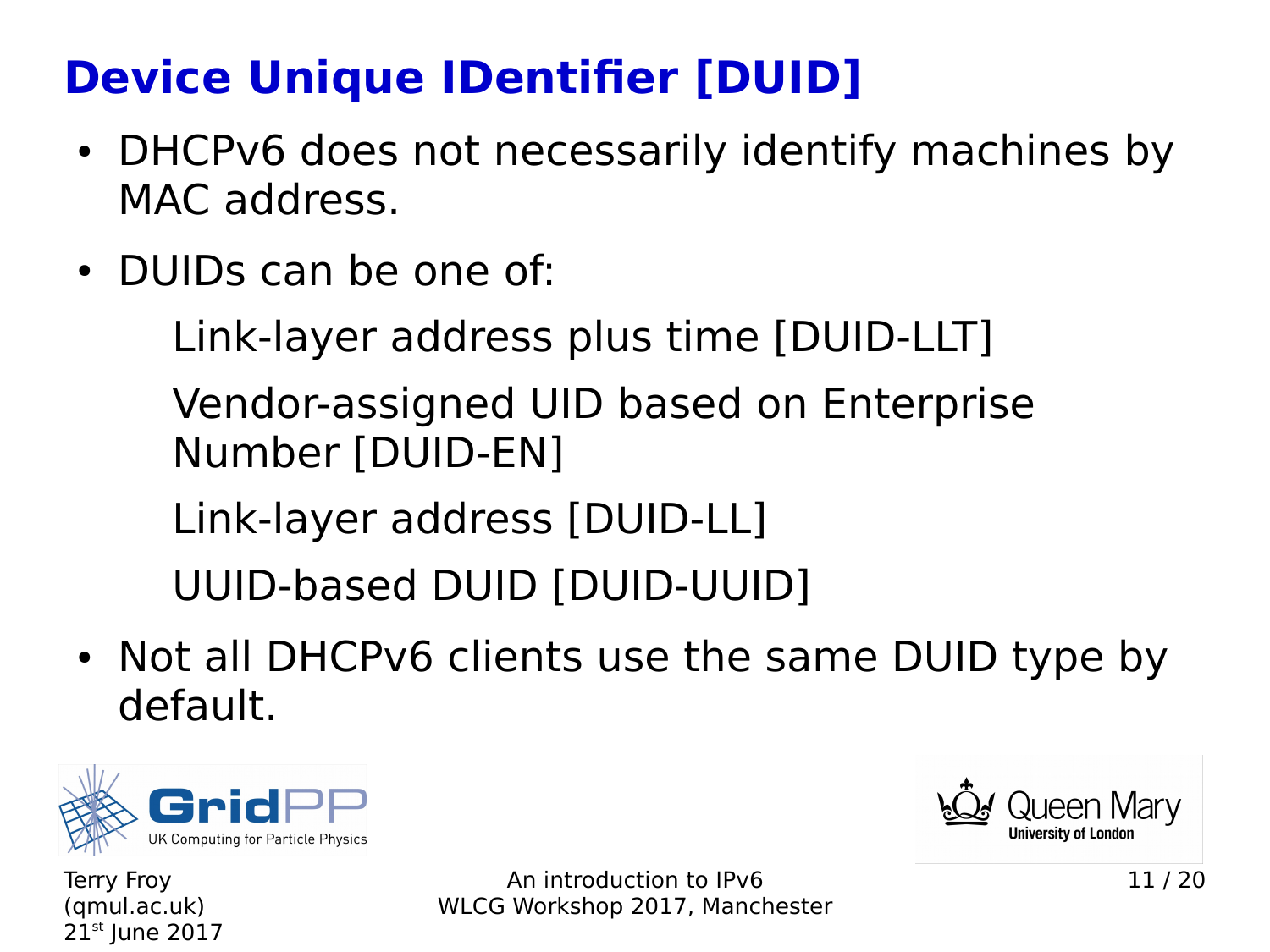### **IPv4 DNS**

• BIND-style IPv4 example of A/PTR records: \$ORIGIN example.wlcg. host IN A 192.0.2.1 \$ORIGIN 2.0.192.in-addr.arpa. 1 IN PTR host.example.wlcg.

> $[tez@tetris]$   $\sim$ ]\$ host host.example.wlcg host.example.wlcg has address 192.0.2.1 [tez@tetris] ~]\$ host 192.0.2.1 1.2.0.192.in-addr.arpa domain name pointer host.example.wlcg.





Terry Froy (qmul.ac.uk)  $21<sup>st</sup>$  June 2017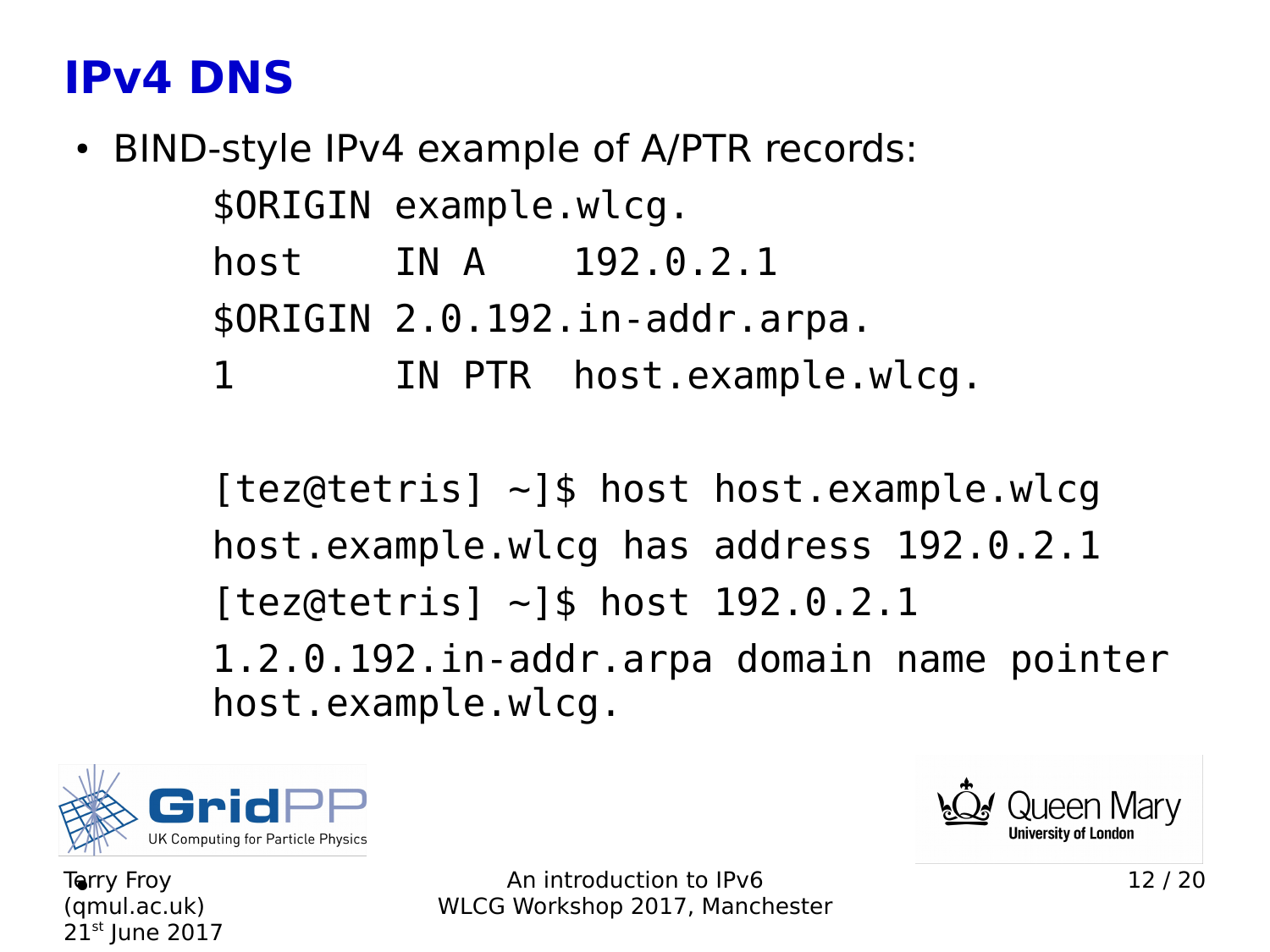#### **IPv6 DNS**

#### • BIND-style IPv6 example of AAAA/PTR records:

\$ORIGIN example.wlcg. host IN AAAA 2001:db8::1 \$ORIGIN 0.0.0.0.0.0.0.0.0.0.0.0.0.0.0.0.0.0.0.0.0.0.0.8.b.d.0.1.0.0.2.ip6.arpa. 1 IN PTR host.example.wlcg.

[tez@tetris] ~]\$ host host.example.wlcg host.example.wlcg has address 2001:db8::1 [tez@tetris] ~]\$ host 2001:db8::1 1.0.0.0.0.0.0.0.0.0.0.0.0.0.0.0.0.0.0.0.0.0.0.0.8.b.d.0.1.0.0.2.ip6.arpa domain name pointer host.example.wlcg.

• Consider automating the generation of DNS zone data if you are not already doing so...



**University of London** 

Terry Froy (qmul.ac.uk)  $21<sup>st</sup>$  June 2017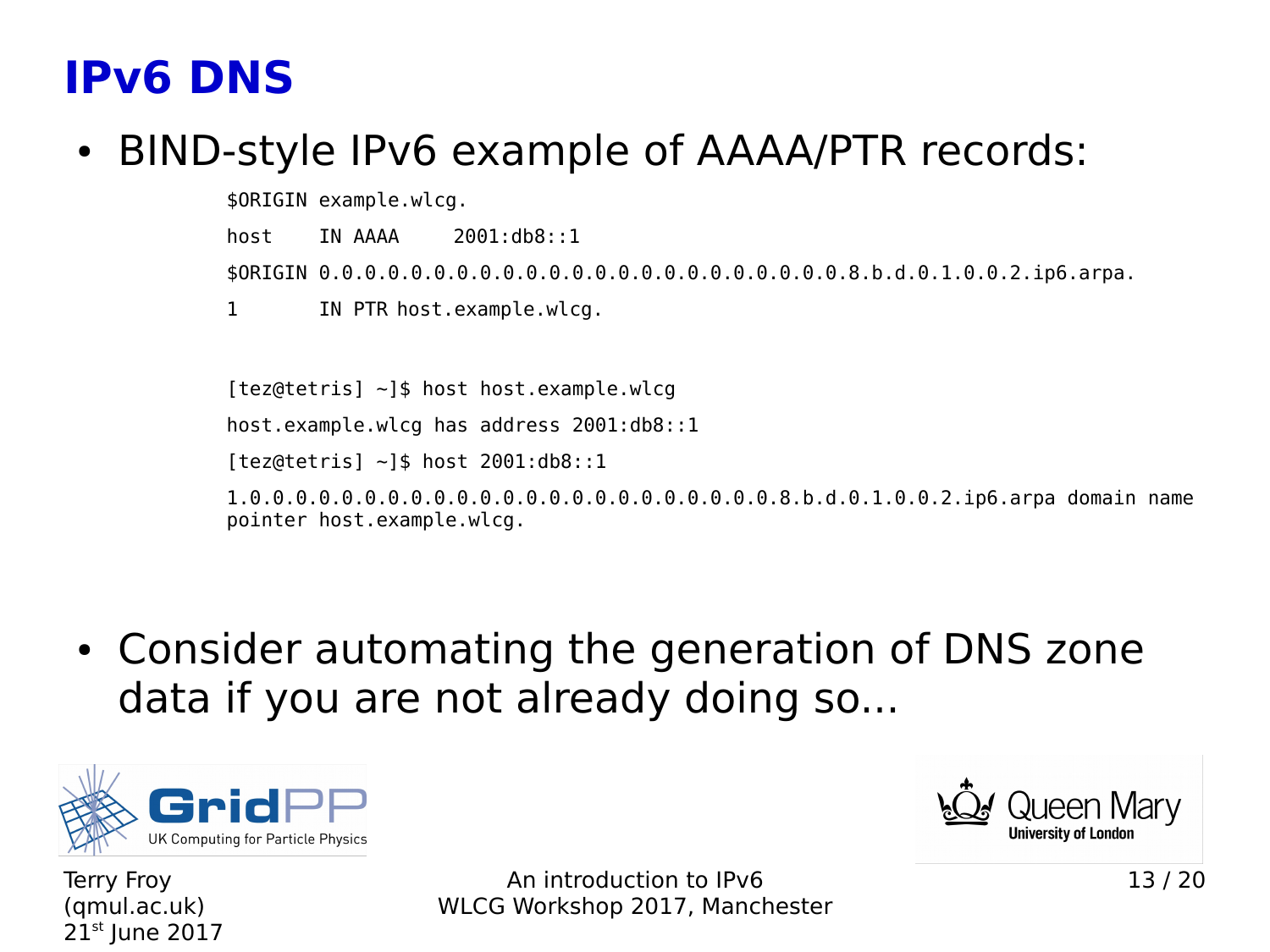### **Packet Fragmentation**

- IPv4 supports packet fragmentation.
- IPv6 does **not** support packet fragmentation.
- Packet fragmentation hides broken network paths.
- An intermediate router can break a large IPv4 packet into several smaller ones prior to forwarding.
- This is not permitted in IPv6; so, a router drops the packet and responds to the sender with **ICMPv6 Message Too Big** along with the size of packet that it **will** accept and forward.
- The sender receives the response and transmits a smaller packet.
- Repeat ad-infinitum along the traffic path until packet successfully reaches the destination.



**University of London** 

Terry Froy (qmul.ac.uk)  $21<sup>st</sup>$  June 2017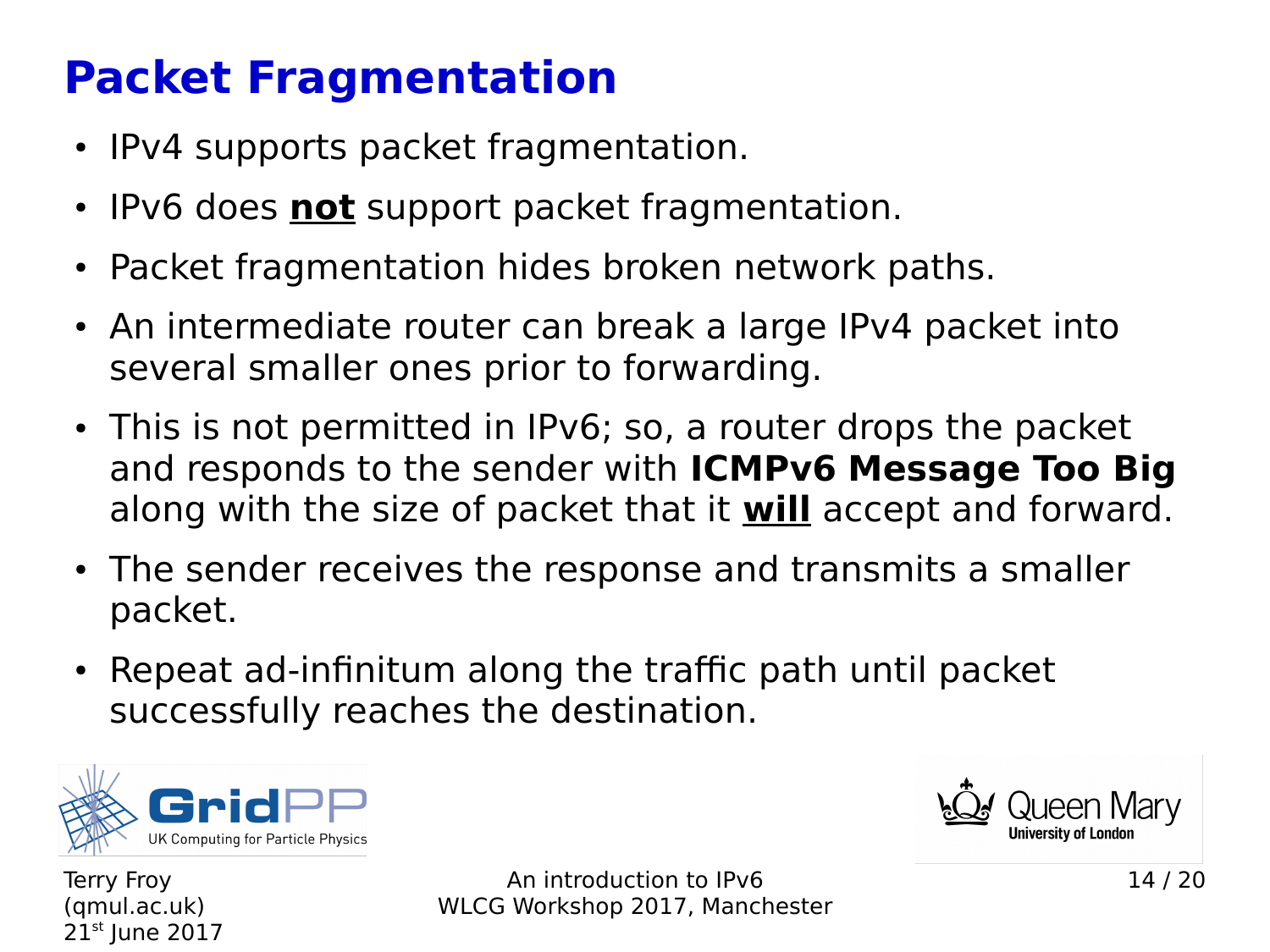### **Firewalling ICMPv6**

- Be sure to read RFC4890 thoroughly.
	- Make sure your upstream network contacts have read it too… plus your NREN…
	- Excessively filtering ICMPv6 breaks IPv6 connectivity in lots of wonderful subtle ways.
- Does this matter?
	- Do a GoogleTM search for 'pMTU blackhole'
- How do I tell if my IPv6 connectivity is suffering from a path MTU (pMTU) blackhole ?



**University of London** 

Terry Froy (qmul.ac.uk)  $21<sup>st</sup>$  June 2017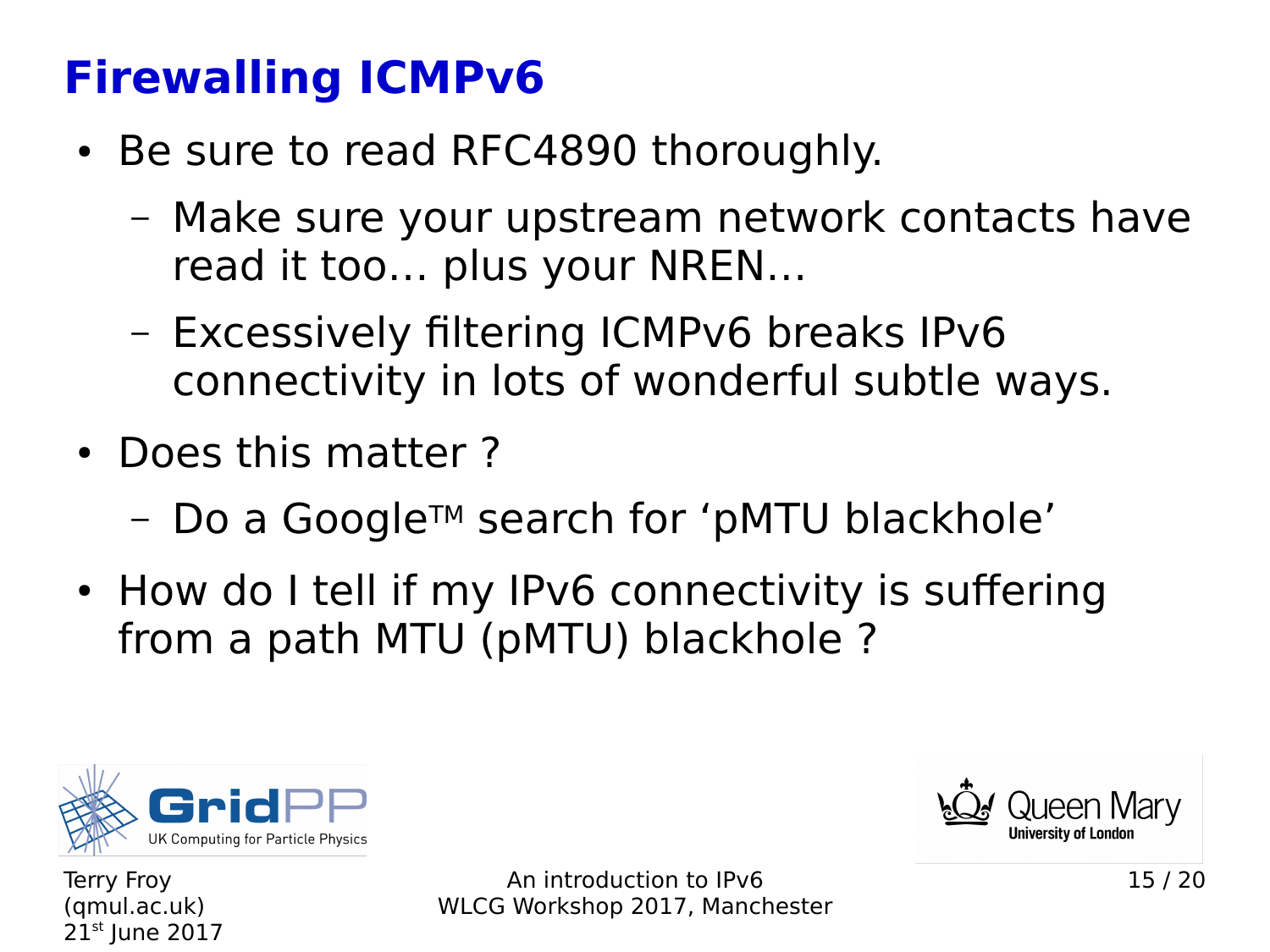## **Testing pMTU Discovery**

• Diagnosing a pMTU blackhole is easy (this test assumes your local network MTU is 8252):

IPv4: ping -s 8224 -M do 192.0.2.1

IPv6: ping6 -s 8204 2001:db8::1

• Where did '-s' values come from ?

|                  | <b>ICMP Payload</b><br>(-s value) | ICMP Header IP Header   Packet Size   Link MTU |    |      |      |
|------------------|-----------------------------------|------------------------------------------------|----|------|------|
| <b>IPv4 Ping</b> | 8224                              | 8                                              | 20 | 8252 | 8252 |
| <b>IPv6 Ping</b> | 8204                              |                                                | 40 | 8252 | 8252 |



Terry Froy (qmul.ac.uk)  $21<sup>st</sup>$  June 2017

An introduction to IPv6 WLCG Workshop 2017, Manchester



16 / 20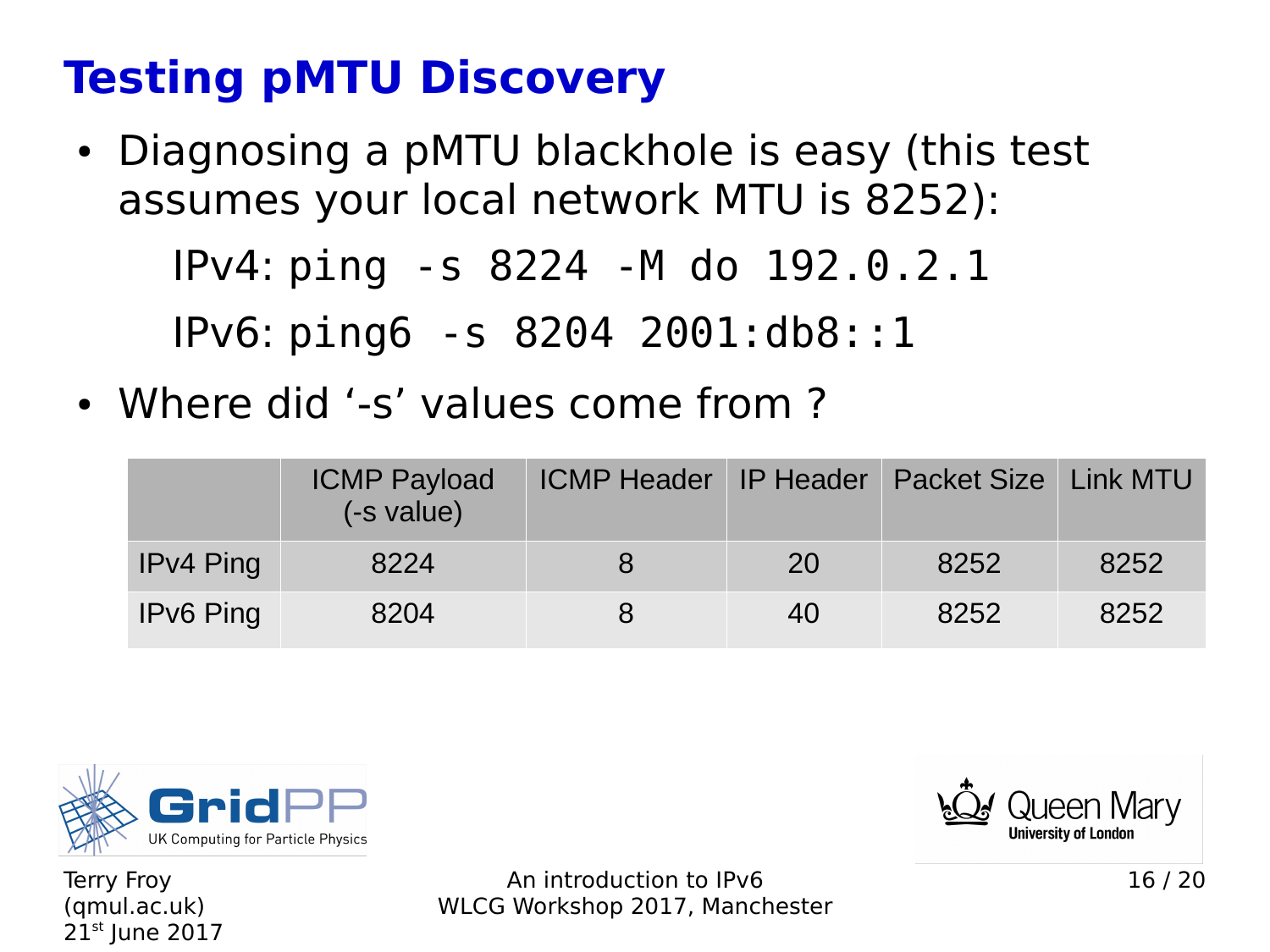### **Interpreting Results**

- If ICMP succeeds and remote/intermediate network uses lower MTU than you, one or more intermediate routers are fragmenting IPv4 packets.
- If ICMP succeeds, your IPv4 traffic path is 'clean'.
- If ICMP fails with no response, ICMP echo is either blocked and/or pMTU discovery is broken.
- If ping6 succeeds, your IPv6 traffic path is 'clean'.
- If ping6 results in an ICMPv6 Message Too Big:

From ae0.londtn-ban3.ja.net (2001:630:0:10::156) icmp\_seq=1 Packet too big: mtu=1500

pMTU discovery is working up to the router which sent the message… repeat the test but drop the ICMPv6 payload size as per the value returned with the message.

- If ping6 drops packets, repeat the test with smaller ICMPv6 payloads.
- Share the results with the community (and your site network team!)



**University of London** 

Terry Froy (qmul.ac.uk)  $21<sup>st</sup>$  June 2017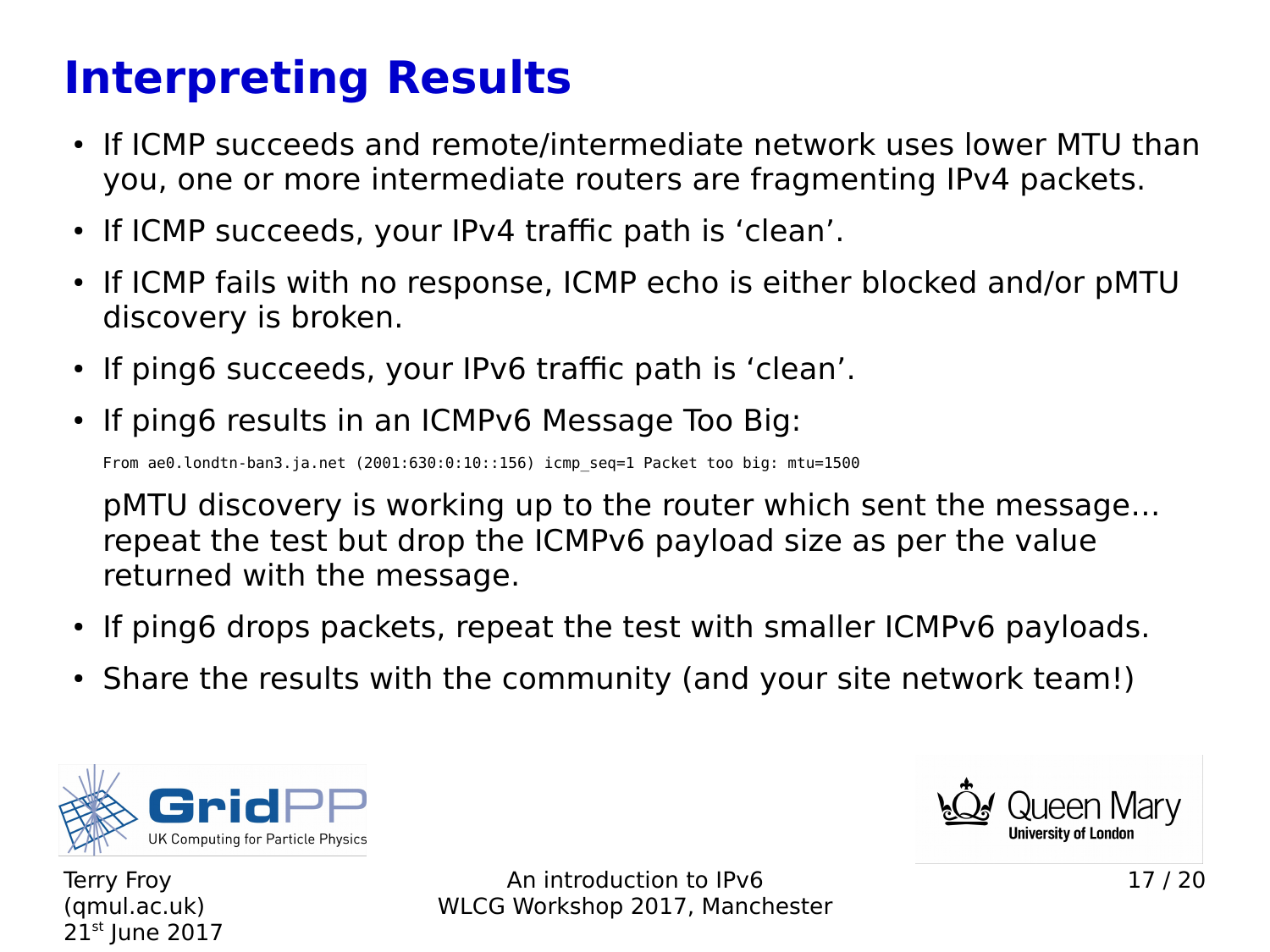### **Putting IPv6 into Production**

- Start with the less-critical services first.
- Enable one service at a time.
- Publish AAAA records in DNS with low TTLs.
- Increase AAAA record TTLs to match your A record TTLs once you are satisfied all is well.



Terry Froy (qmul.ac.uk)  $21<sup>st</sup>$  June 2017

An introduction to IPv6 WLCG Workshop 2017, Manchester



18 / 20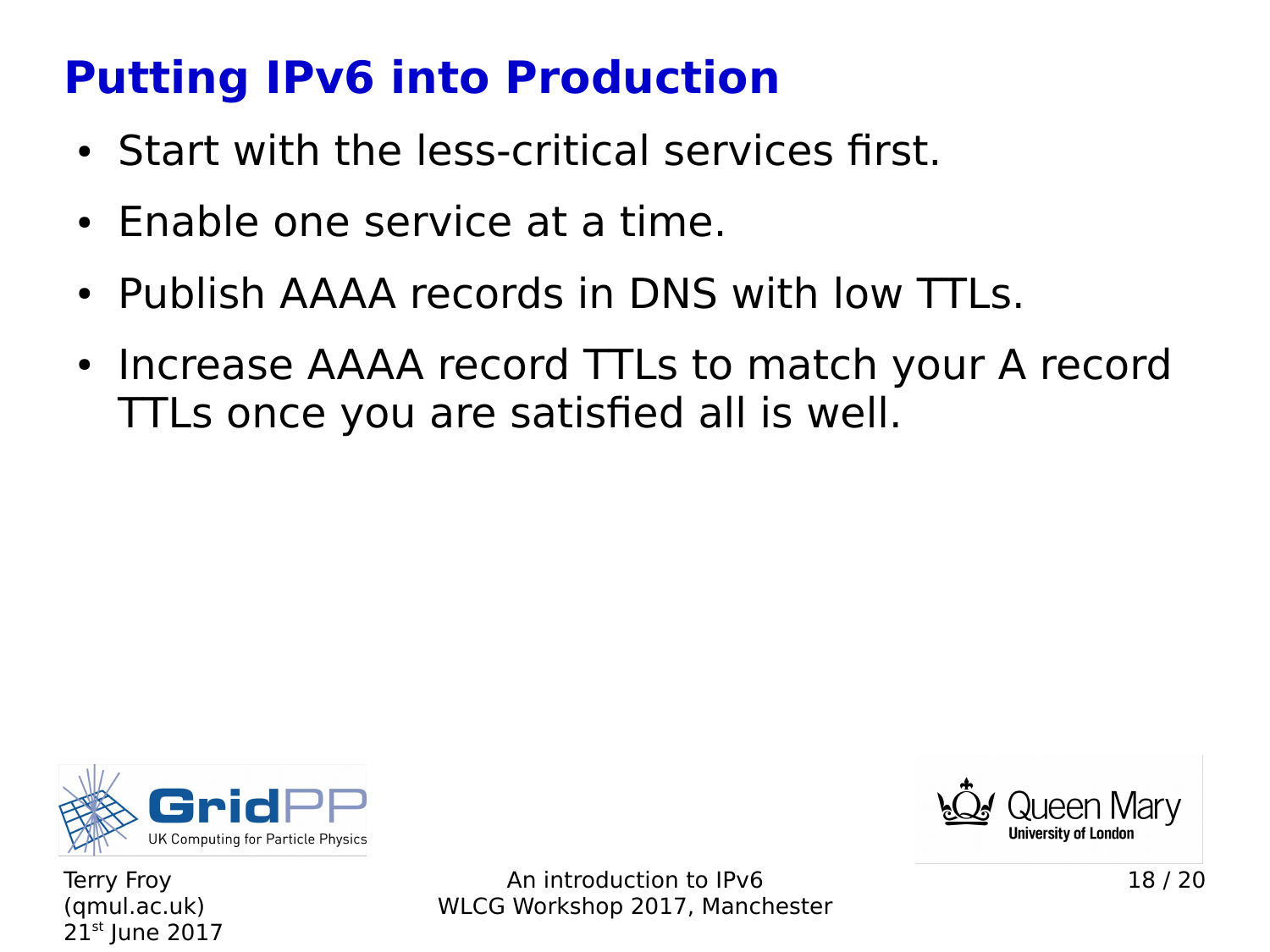#### **References**

• RFC4890 - <https://www.rfc-editor.org/rfc/rfc4890.txt> Recommendations for Filtering ICMPv6 Messages in Firewalls, May 2007 (E. Davies, J. Mohacsi)



Terry Froy (qmul.ac.uk)  $21<sup>st</sup>$  June 2017